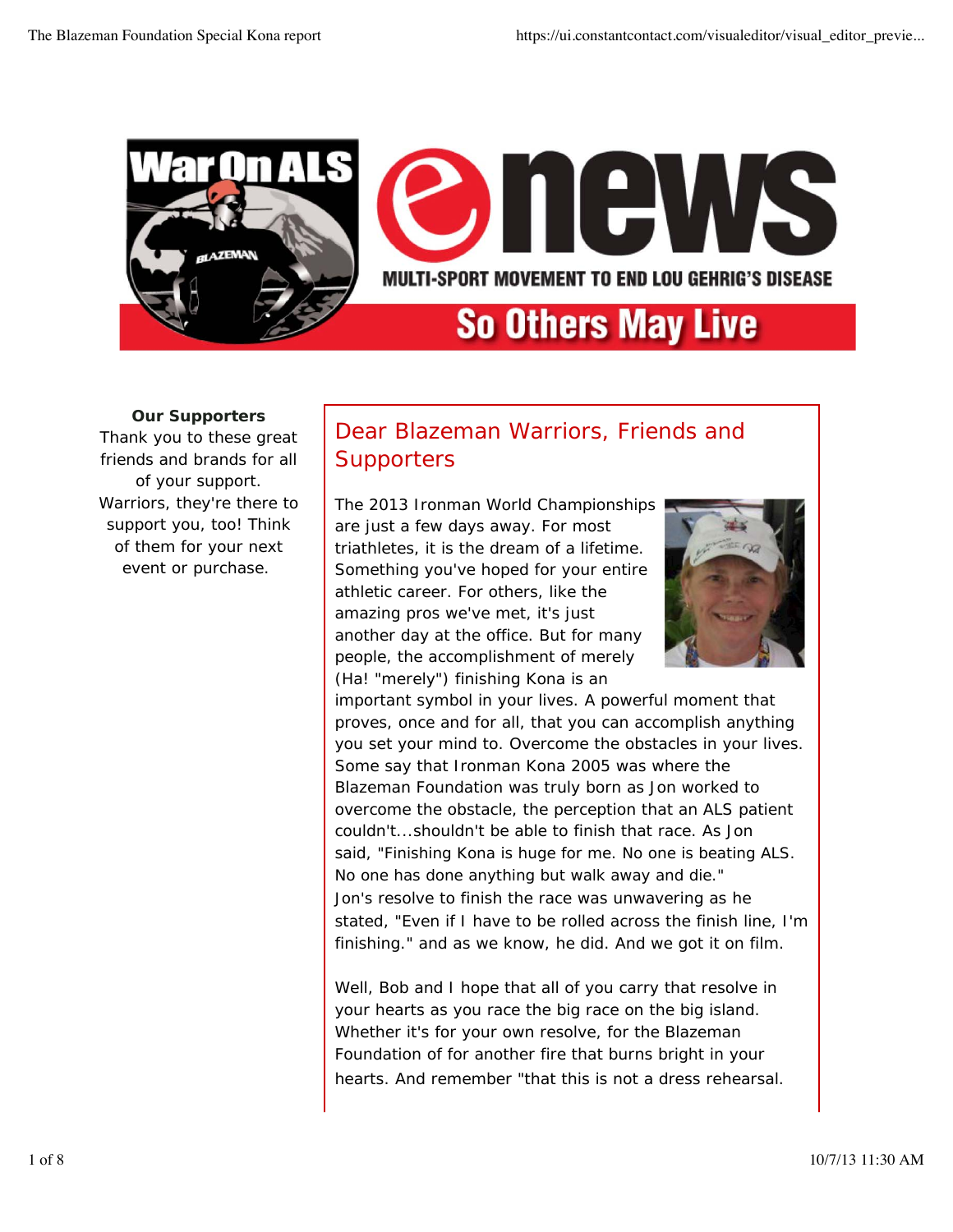

*Face your fears and live your dreams. Take it all in. Yes, every chance you get... Come close. And by all means, whatever you do... Get it on film."*

- Mary Ann Jon's mom

# Profile of a few Blazeman Warriors Competing at the Ironman World Championships 2013

A few of you have sent me a note to tell me that you're competing this year at Kona. We wanted to share your stories with the thousands of readers so that they, too, can wish you well on your journey this year. This list is by no means complete, so please continue to share your thoughts, stories and, of course, photos with me as the 2013 season nears its end. Be well, my friends.



Long time friend of the Blazeman Foundation, 2012 Women's Champion **Leanda Cave** returns to Kona this year to defend her title. For that, we are inspired and impressed. In spite of her grueling training schedule, she always makes time to share Jon's story with her friends and fans. And for that, we are grateful.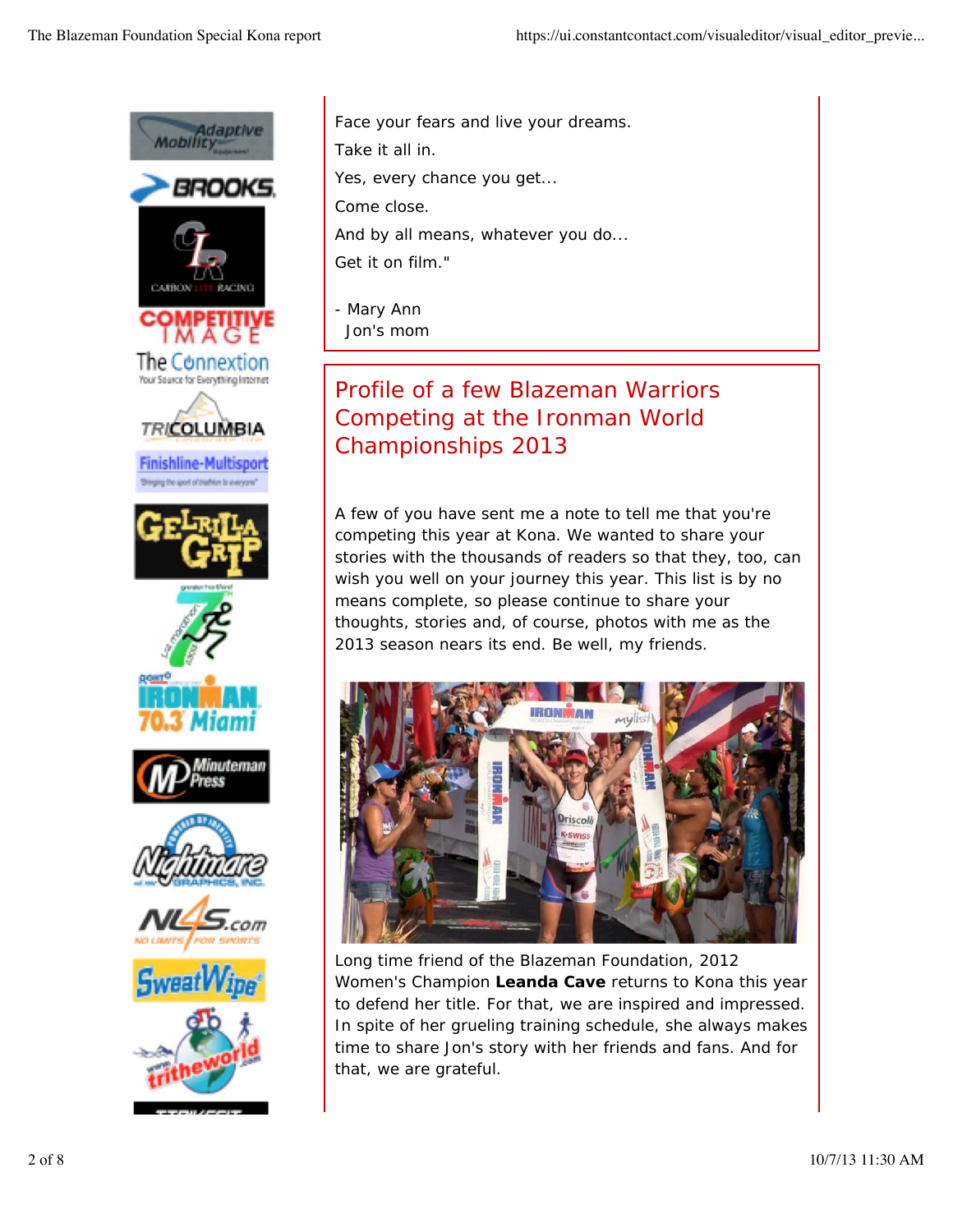Make a donation today!

### **Join Team Blazeman!**

**The list of registered Blazeman Warriors keeps growing! We are proud to have you representing us on the battlefields!**



**Carrie McCoy** has been given the opportunity and honor of racing with #179. Carrie has seen firsthand what ALS can do to a close family friend. She has trained hard and also organized many successful spin-a-thons for ALS. As she says, "every race is a gift." Well, we wish her the best as she unwraps the big gift of Kona. We will share an update and more about Carrie in an upcoming issue of the newsletter.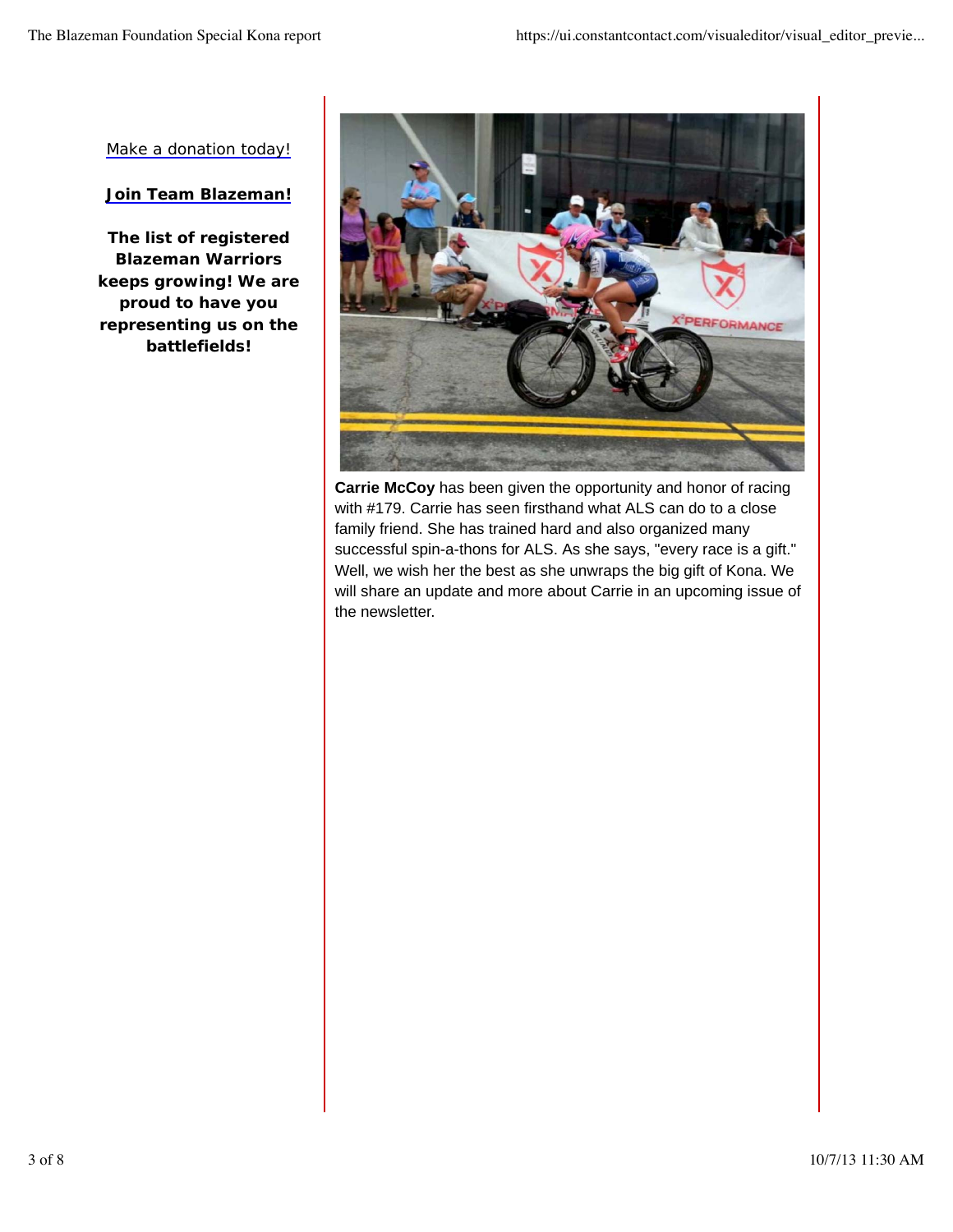

**Bishop Leatherbury** is also Kona-bound racing to raise awareness and help a cure "so others may live." He is dedicating his race to the War on ALS in honor of his friends Frank Wray and Karen Kelly, both of whom are fighting ALS. Karen passed away from this disease only a few weeks ago. We will share more about Karen in a future issue of the newsletter. In the meantime, check out Bishop's **fundraising page** and show him your support.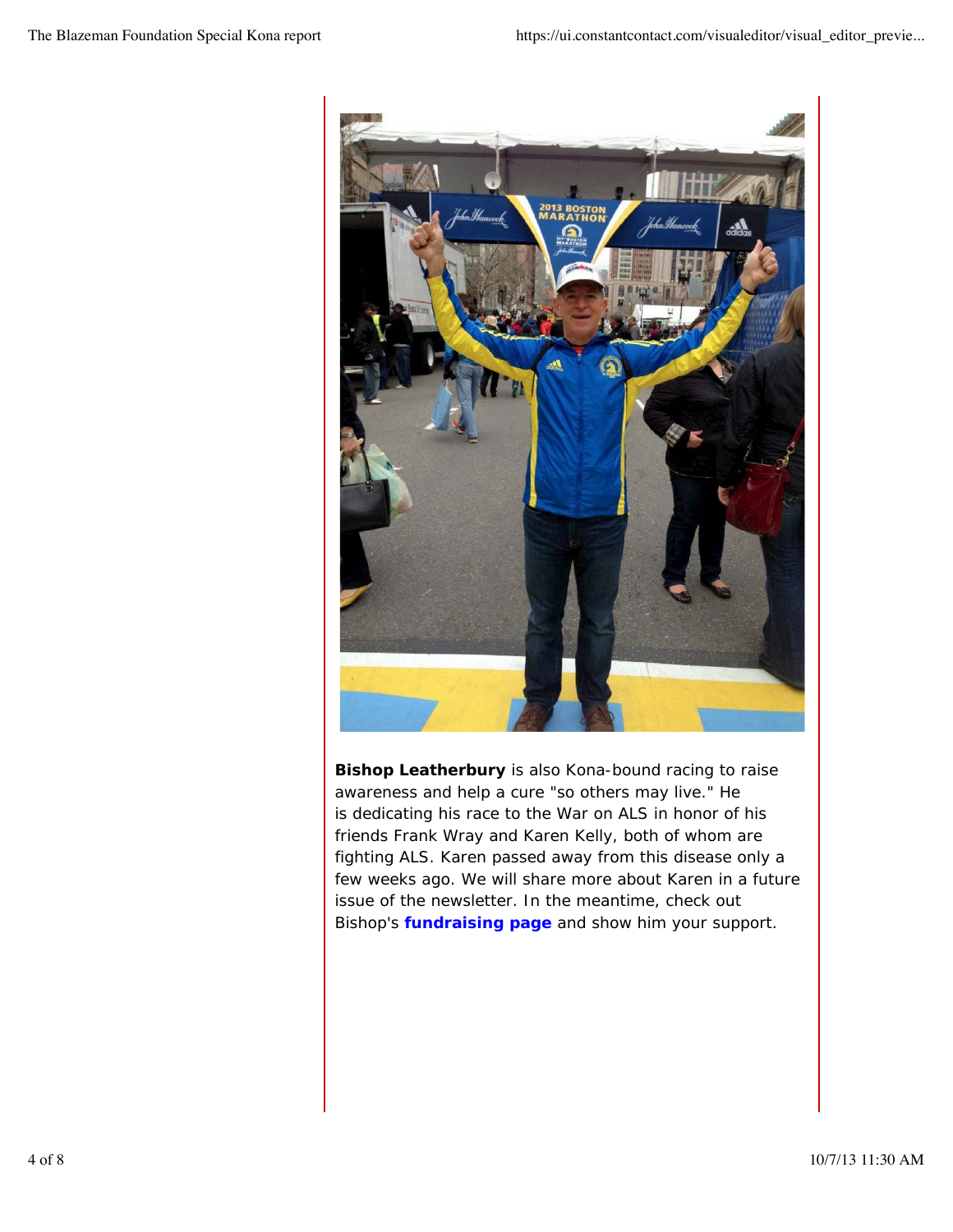

**James Garris** is going to Kona to cheer on and volunteer again this year. It's the volunteers that make the races run smoother. It's the passionate volunteers like James that inspire you to race from the heart.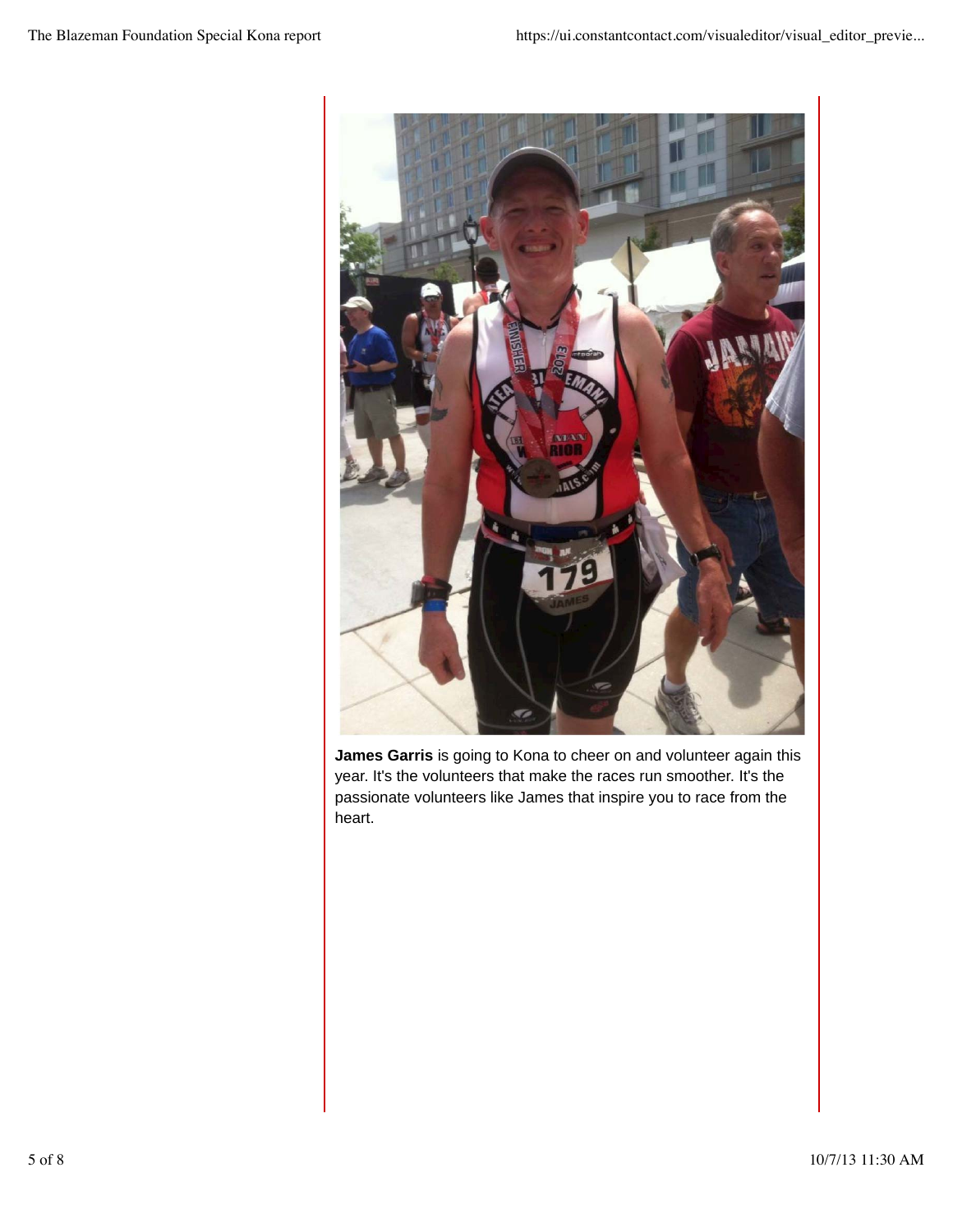

**Cherie Gruenfeld**...a good friend, age group champion and Blazeman Foundation supporter always rolling her finish.



Constant supporter **Mike Rouse** will be doing his Birthday Run in Kona **raising funds** again this year for the Blazeman Foundation. He'll be running 61 Birthday Miles to celebrate life!! Can't wait to continue his tradition. If you're in Kona, join him on Ali'i Drive, starting at 7:00 AM at the pier. If you can't be at the start, you can find me out... on the road! He'd love to have some company.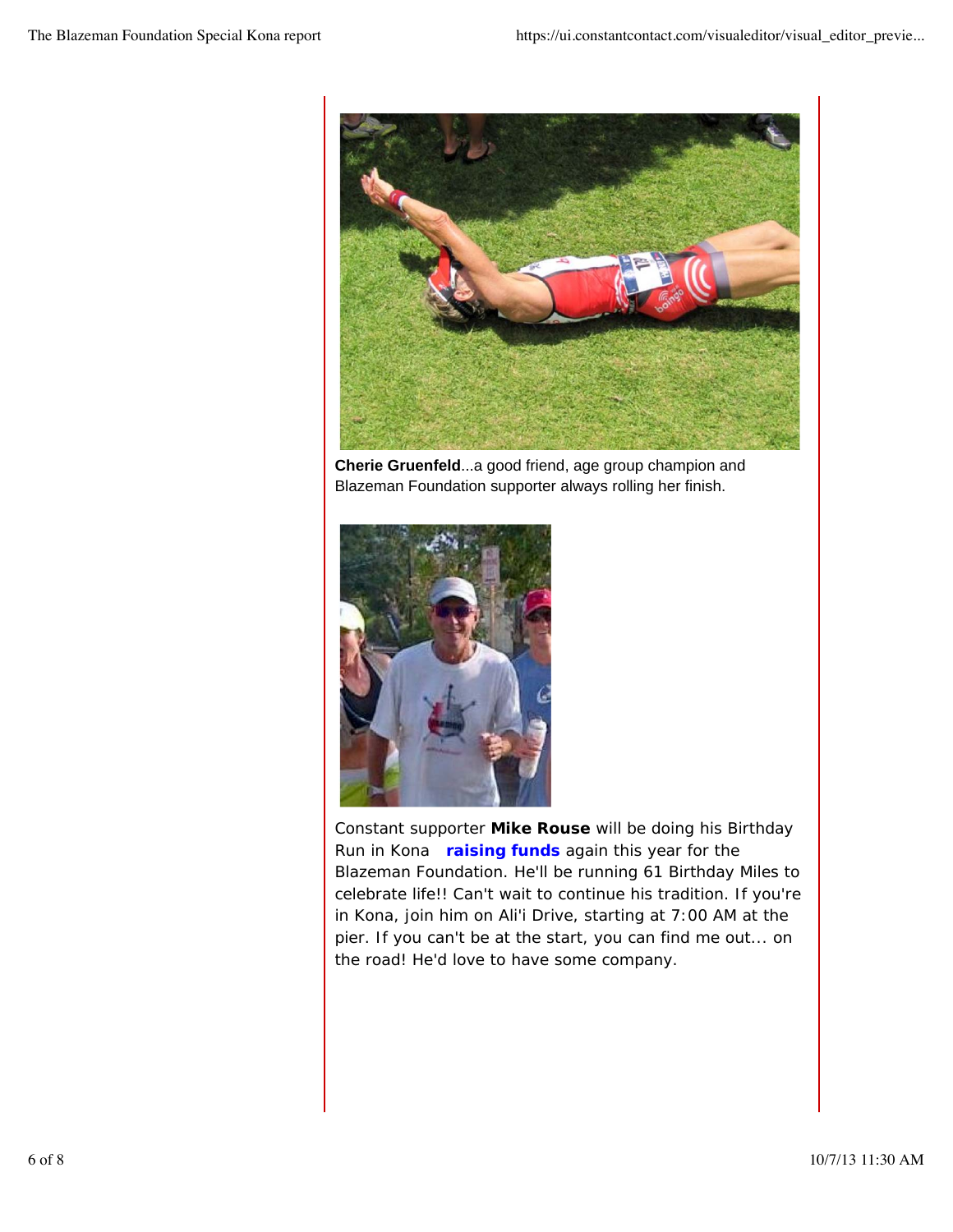

**Dave Orlowski** (one of the ORIGINAL 1978 IRONMEN!) wore Jon's number 179 at IM Canada (Whistler) this past summer. Seen here in an interview with Dave Erickson. Dave is also racing to support and **raise funds** for both the Blazeman Foundation and pancreatic cancer research.

The disease has no cure but the inspiring courage of the patients and Blazeman friends and warriors also knows no end. Please consider **making a gift online** to the Blazeman Foundation today.

### **BEST OF LUCK TO YOU, AND EVERYONE COMPETING THIS YEAR AT KONA. FREEDOM!!!!**



On May 2, 2005, twenty-year Multi-Sport veteran Jon Blais a.k.a. "Blazeman" at age 33 was diagnosed with the fatal motor neuron disease ALS (Amyotrophic Lateral Sclerosis). Blazeman dubbed himself the "ALS Warrior Poet" and brought his battl to the big island of Hawaii on October 15th that year, where he became the first person with ALS to complete the Ironman World Championships. It was his last race. In 2006, a number of athletes, inspired by Jon's 2005 efforts, rolled across the finish line in Hawaii in honor of Jon and his battle against ALS. In 2007, the Blazeman Foundation for ALS expanded Team Blazeman, comprised of "Blazeman Warriors" who have committed to raising awareness and funding a search for a cure for ALS..."So Others May Live."

**Forward email**